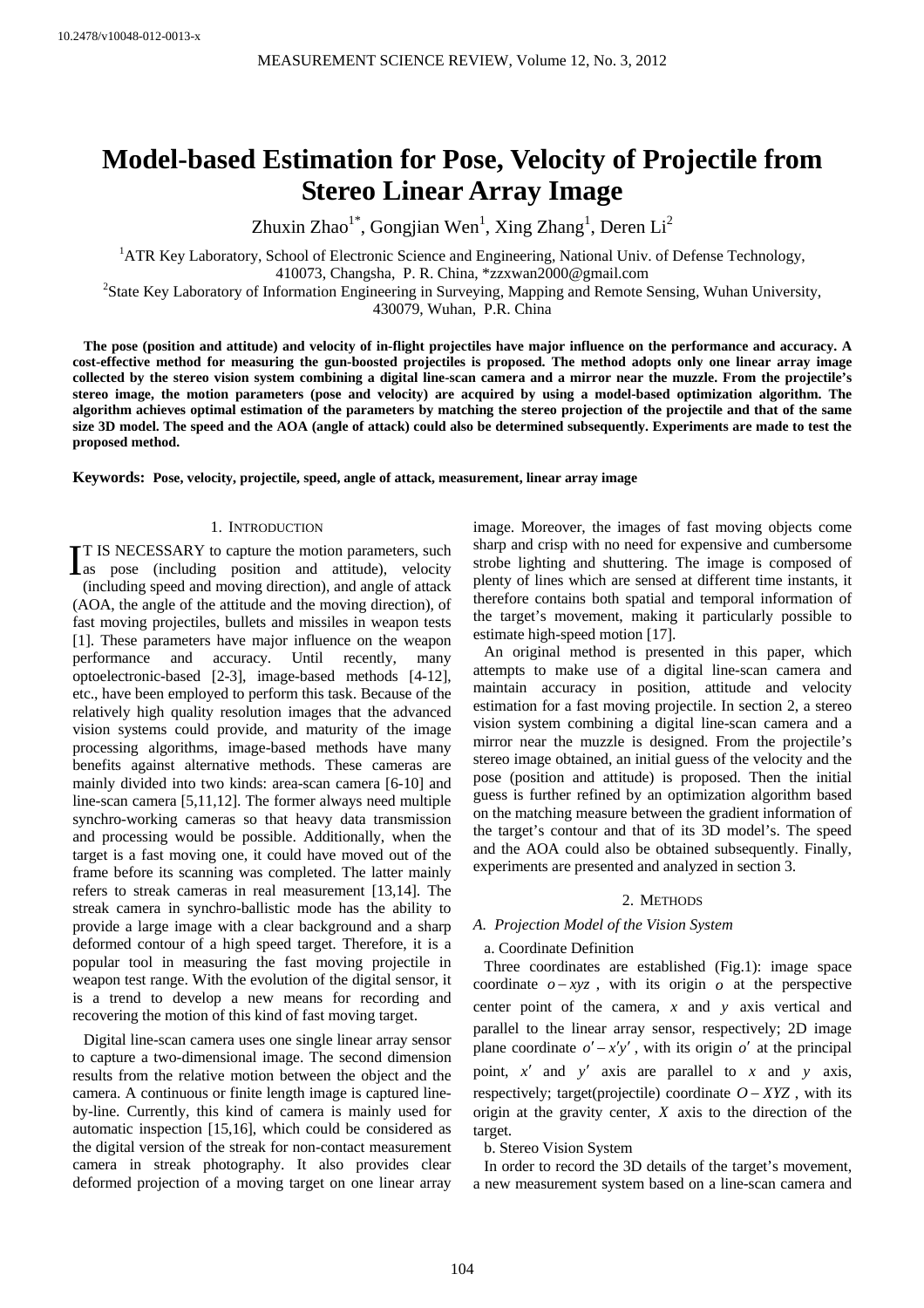a mirror has been designed. A mirror is placed under the target's trajectory near the muzzle, at a 45°angle to the incident primary optical axis. The viewing plane, *yz* plane of coordinate  $o - xyz$ , should be vertical with the plane of mirror (Fig.1).Therefore, the target, and its reflection in the mirror (hereinafter virtual target), are simultaneously cut by the viewing plane. With continuous scanning, the stereo images of the target are generated on a single linear array image. This image contains the moving information of the target from two vertical directions.



Fig.1. Stereo Vision System.

c. Dynamic Model

The target can be considered as an axisymmetric rigid object with a set of points. Let  $P = [X, Y, Z]^T$  be a 3D point lying on the rigid body, its coordinate in  $o - xyz$  is given by  $\mathbf{p} = [x, y, z]^T$ . Let **T** be the translation vector and **R** be the rotation matrix, respectively, between the target coordinate and the image space coordinate. Note that if  $\tilde{\mathbf{p}} = [\mathbf{p}^T, 1]^T$ ,  $\tilde{\mathbf{P}} = [\mathbf{P}^T, 1]^T$ , then the relationship between **p** and **P** is given by:

$$
\tilde{\mathbf{p}} = \begin{bmatrix} \mathbf{R} & \mathbf{T} \\ \mathbf{0} & \mathbf{1} \end{bmatrix} \tilde{\mathbf{P}} \tag{1}
$$

where **R** is related to the pitch  $\alpha$  and yaw  $\beta$ , **T** is related to the velocity vector  $\mathbf{V} = [V_x, V_y, V_z]^T$ , time *t*, and the initial position  $\mathbf{p}_0 = [x_0, y_0, z_0]^T$ , so  $\mathbf{T} = t\mathbf{V} + \mathbf{p}_0$ . The set of points lying on the target is considered as the dynamic model with respect to the motion parameters and *t* , which is given by  $\Phi(\mathbf{V}, \alpha, \beta, \mathbf{p}_0; t)$ .

d. Projection of the Dynamic Model

Let  $m = [x', y']^T$  be the corresponding point of  $\mathbf{p} = [x, y, z]^T$  on the image plane. The value of x' indicates the scanning time. Since the line scan camera is working in one–dimension mode, only the space points on the viewing plane  $(x=0)$  can be projected on the image plane. The projection model of the line-scan camera is well described in [17-19]: the relationship between the 3D point  $\tilde{\mathbf{P}} = [\tilde{X}, \tilde{Y}, \tilde{Z}]^T$  in world coordinate and its corresponding point  $m = [x', y']^T$  on the image plane is given by:

$$
\begin{cases}\ny' = \frac{n_1 \tilde{Y} + n_2 \tilde{Z} + n_3}{n_4 \tilde{Y} + n_5 \tilde{Z} + 1} \\
subject to \n\tilde{X} = p\tilde{Y} + q\tilde{Z} + r\n\end{cases} \tag{2}
$$

where  $n_1, n_2, n_3, n_4, n_5, p, q, r$  are the parameters of the camera.

If the image space coordinate is taken as the measurement coordinate, the motion position, velocity and attitude studied in this article are all defined in the measurement coordinate, the relationship between  $m$  and  $p$  could be simply given by:

$$
y' = -\frac{y}{z}f\tag{3}
$$

where *f* is the focus length of the camera.

Since the period the dynamic model is moving across the viewing plane is very short,  $V, \alpha, \beta$  seem to be unchanged. When the dynamic model begins to be cut by the viewing plane, one-dimensional projection is captured line by line to integrate a two-dimensional linear image, with a deforming contour of object projection.

# *B. Estimation for the Pose and the Velocity*

The estimation procedure for the pose and velocity is divided into two steps: initial guess is firstly determined from the space and projection relationships among the special points in the stereo images. Then the initial guess is further refined by using an optimization algorithm taking the whole information of the stereo images into account.

a. Initial Guess

In Fig.2(a), *A*, *A*′ are the spatial positions of the tips of the target and virtual target's centerlines when they reach the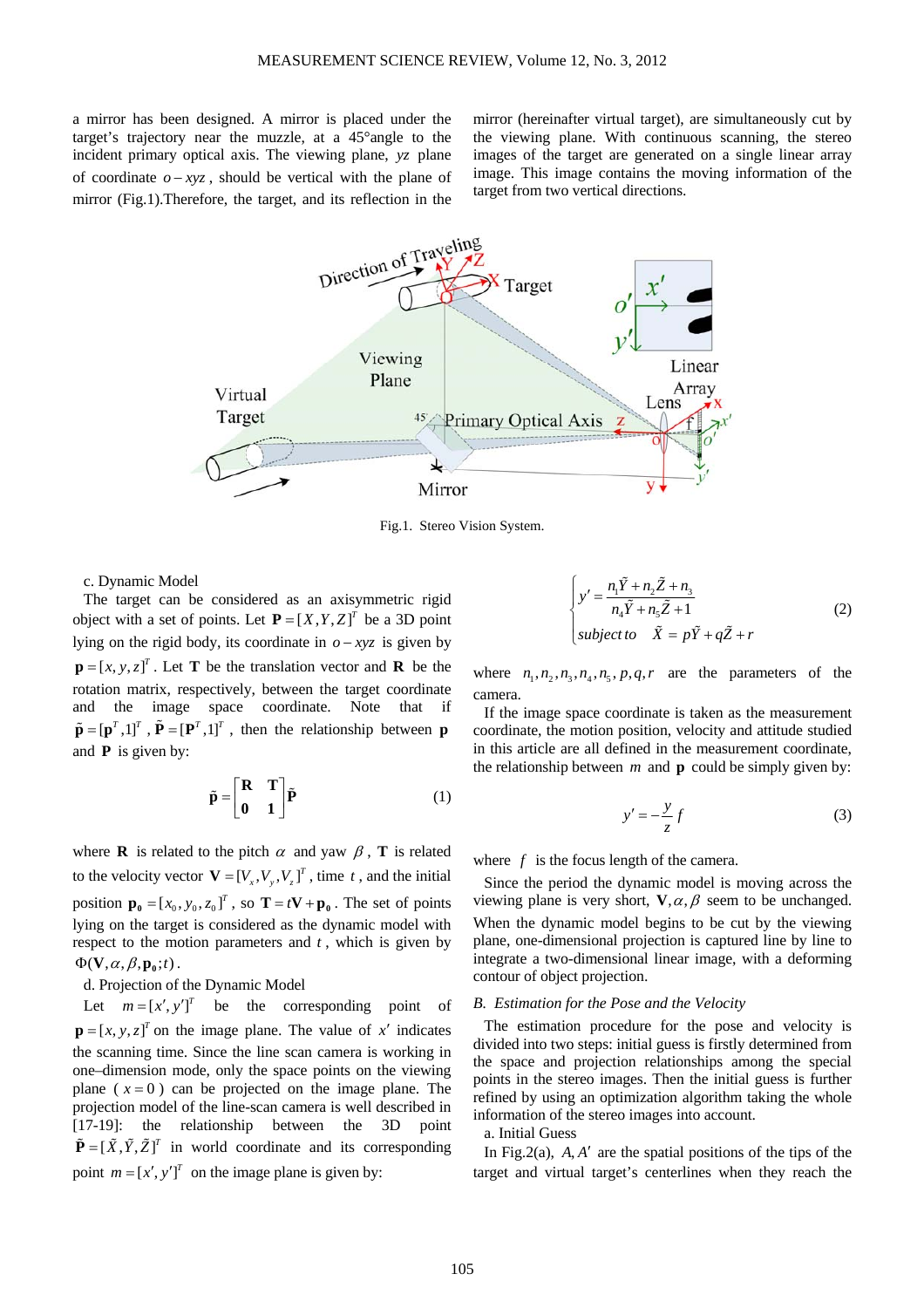linear array, respectively, and  $B, B'$  are the spatial positions of the tails when they reach the linear array, respectively. The time *t* of the target flying across the linear array is from 0 to  $T \cdot C, D \cdot C', D'$  are the bottom's lower and upper fringes. Fig.2(b) shows the stereo images of the target obtained using the stereo vision system. *a* , *a*′ are the projections of the tips.  $c, d, c', d'$  are the projections of the

bottom fringe, respectively. *b* , *b*′ , middle of *cd* , *c d*′ ′ , are the projections of the tails.  $a$  and  $a'$ ,  $b$  and  $b'$  are two pairs of homologous image points. According to the equation (3) and the orthogonal relationship, the space positions of the tip  $A(0, y_1, z_1)$  and the tail  $B(0, y_2, z_2)$  can be obtained from intersections of the homologous points.



Fig.2. (a) The displacement of the target and its virtual counterpart in space (seen in the direction of the axis z); (b) stereo images of the target.

The motion parameters, velocity, attitude and position, are described by  $V_x, V_y, V_z, \alpha, \beta, x_0, y_0, z_0$ . Let the midline vector be  $\mathbf{L}(L_x, L_y, L_z)$ , then the target length

$$
L = \sqrt{L_x^{2} + L_y^{2} + L_z^{2}}
$$

 $\alpha = \arctan(L_v / L_v)$ ,  $\beta = \arcsin(L_v / L)$ . The time the target is flying across the viewing plane, *T* , can be computed from the length of the target's projection covers on the *x*′ axis, so:

$$
L_x = V_x T \tag{4}
$$

$$
y_2 = y_1 - L_y + V_y T \tag{5}
$$

$$
z_2 = z_1 - L_z + V_z T \tag{6}
$$

Suppose the time across the array from *C* to *D* is  $\Delta t$ , from *C*<sup> $\prime$ </sup> to *D*<sup> $\prime$ </sup> is  $\Delta t'$ , the target's diameter *R* is known, the relationships could be obtained:

$$
R\frac{L_y}{L} = V_x \Delta t \tag{7}
$$

$$
-R\frac{L_z}{L} = V_x \Delta t'
$$
 (8)

 $V_{\nu}$ ,  $V_{\nu}$ ,  $V_{\nu}$ ,  $L_{\nu}$ ,  $L_{\nu}$ ,  $L_{\nu}$  are the solution of the linear equations (4)~(8).  $x_0$ ,  $y_0$ ,  $z_0$ , the gravity of the target, can be computed by  $y_1, z_1, y_2, z_2, \alpha, \beta$  can be determined from  $L_x, L_y, L_z$ .

Thus, an initial guess of the motion parameters of the target is obtained from a series of special points on the stereo images of the target.

### b. Optimization Algorithm

The initial guess of the motion parameters of the target is only a rough estimation, and its accuracy and robustness depend on the special points. Commonly, an optimization algorithm is necessary in this case. Our scheme is, firstly, an image simulating program developed in Visual C++ 6.0 software to generate a simulated image based on the projection model presented.



Fig.3. the 3D digital model of the projectile with its triangular mesh surface.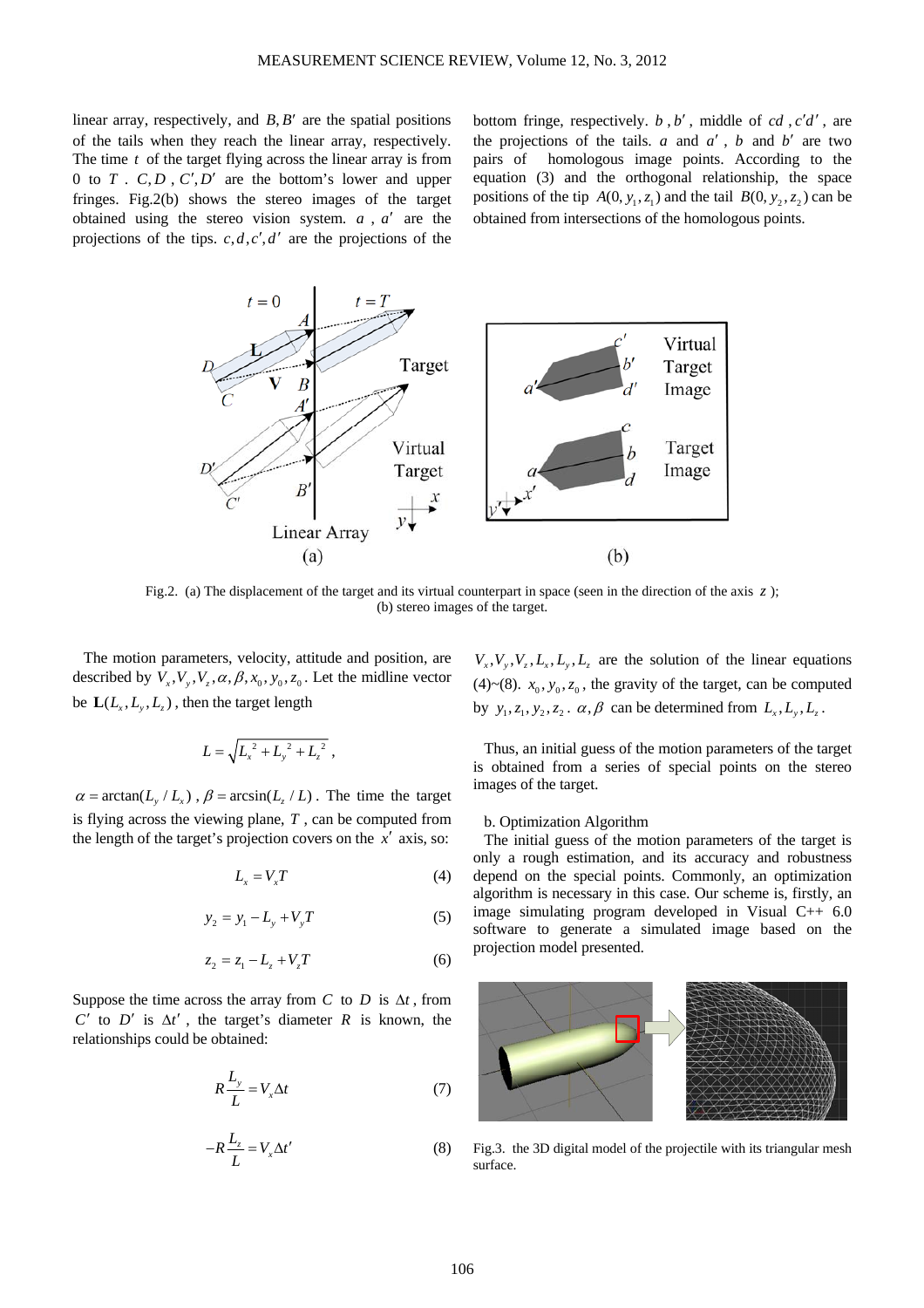The key procedure of the optimization algorithm is to generate the simulated image of the target's 3D digital model, which is established in 3D MAX software. The digital model generated in 3D MAX is a 3D body whose surface consists of triangular mesh (as shown in Fig.3). The coordinate values of the vertices of the triangular mesh could be imported from the 3D data of the model. These coordinate values of the vertices could be transformed into the spatial points of the dynamic model. Therefore, the simulated image could be obtained via the simulating program with respect to preset motion parameters. The simulated image and the real image

are compared. When the preset parameters can produce a simulated image that is well-matched with the real one, the parameters of the dynamic model can be considered as a reasonable estimation of the real motion parameters.

Therefore, the estimation of motion is transformed into a problem of image-matching. Our task is to adjust the motion parameters of the dynamic model to reduce the difference between the simulated image and the real one. An optimization algorithm based on the gradient information of the real and simulated image is used to achieve the task. The procedure is shown in Fig.4:



Fig.4. The flow of motion parameter estimation.

Let  $(x_i, y_i)$ ,  $i = 1 \cdots N$ ,  $j = 1 \cdots M$  be the  $N \times M$  pixels of real image *I* . Since the linear array image is composed of scanning lines, the gradient magnitude is computed only on one-dimension. Let the gradient image be *G* , and then

$$
G(x_i, y_j) = |I(x_i, y_{j+1}) - I(x_i, y_j)|, i = 1 \cdots N, j = 1 \cdots M - 1
$$
\n(9)

Let  $(x'_i, y'_i)$ ,  $i = 1 \cdots N$ ,  $j = 1 \cdots M$  be the  $N \times M$  pixels of simulated image *I*′ related to the dynamic model  $\Phi(\mathbf{V}, \alpha, \beta, \mathbf{p}_0; t)$ . Let the gradient image be *G'*, and then:

$$
G'(x'_i, y'_j) = I(x'_i, y'_{j+1}) - I(x'_i, y'_j) |, i = 1 \cdots N, j = 1 \cdots M - 1
$$
\n(10)

We want to find  $X(V, \alpha, \beta, \mathbf{p}_0)$  that minimize the following energy function:

$$
\varepsilon = \sum_{i=1}^{N} \sum_{j=1}^{M-1} [G'(x'_i, y'_j) - G(x_i, y_j)]^2
$$
 (11)

Thus, the optimization model is given by:

$$
\min \varepsilon = \min \{ \sum_{i=1}^{N} \sum_{j=1}^{M-1} [G'(x'_i, y'_j) - G(x_i, y_j)]^2 \} = \min(||g' - g||_2)
$$
\n(12)

Where  $g'$ ,  $g$  are the vectors of the gradient image of the simulated and real image,  $g', g \in R_{+}^{N \times (M-1)}$ .

The optimization model can be solved using an improved nonlinear Powell optimization algorithm. It is obvious that an initial guess  $X^{(0)}(\mathbf{V}, \alpha, \beta, \mathbf{p}_0)$  would be helpful to converge towards an optimal solution of the motion parameters  $X^{(i)}(\mathbf{V}, \alpha, \beta, \mathbf{p}_0)$ . If the motion parameters are known, the speed  $\nu$  and angle of attack  $\varphi$  could be obtained by:

$$
v = \sqrt{V_x^2 + V_y^2 + V_z^2}
$$
 (13)

$$
\varphi = \arccos(\frac{L_x V_x + L_y V_y + L_z V_z}{L_v})\tag{14}
$$

#### 3. EXPERIMENT

Experiments have been conducted in laboratory to test the proposed method. A reduced scale projectile-like model target has been used. The stereo vision system (BASLER spL2048-140km line-scan camera and mirror) is shown in Fig.5. The exact spatial relation of the vision system and the parameters of the camera are determined by a camera calibration. Pan-tilt control and mechanism-driven linear guide rail ensure the precise attitude, moving speed of the model target. The attitude and speed parameters can be preset. These preset values can be regarded as ground truth which is hardly available in real weapon tests.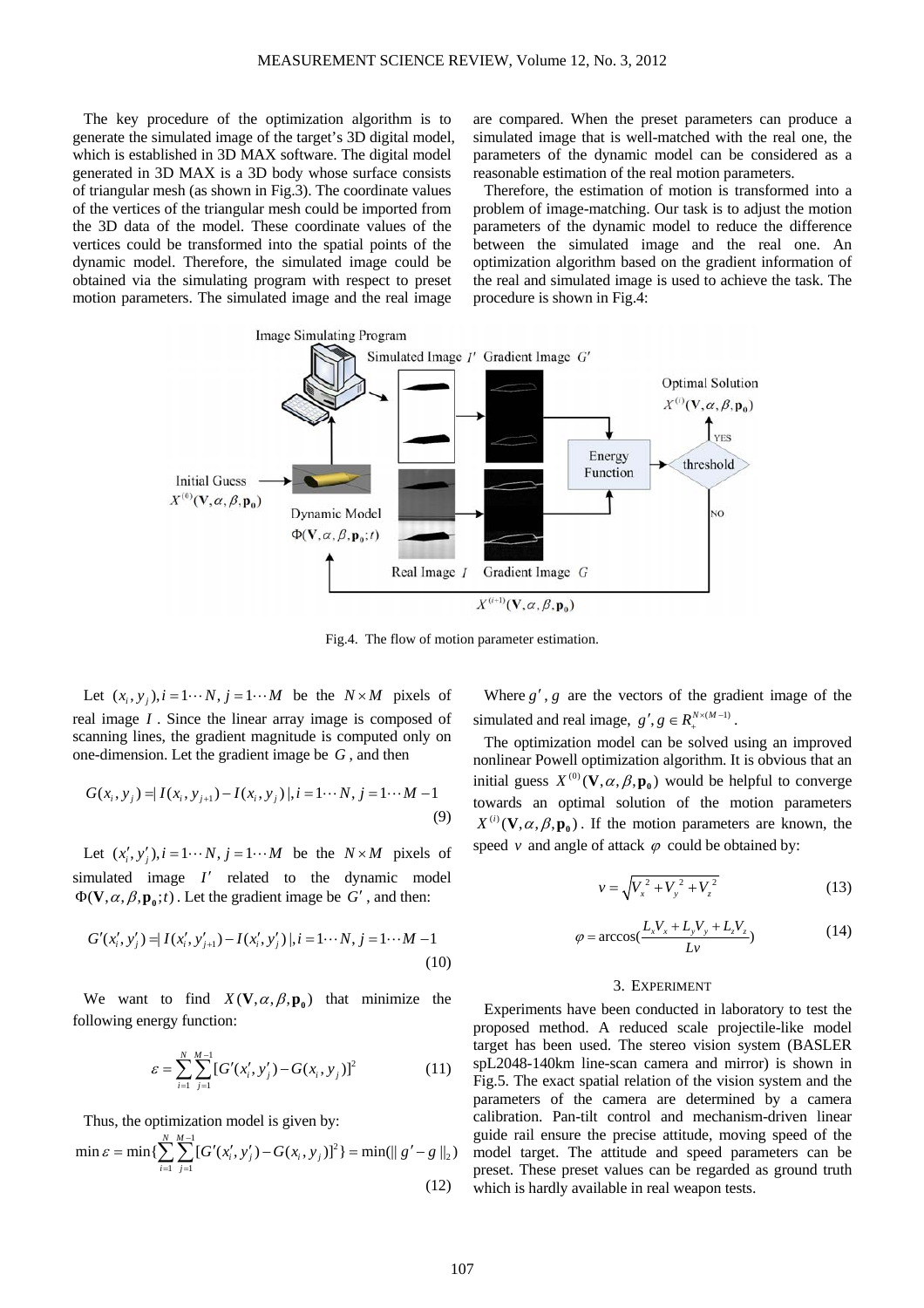The stereo linear array image of the moving reduced scale target is captured line by line at a scanning rate of 50line/second (when the target is a fast moving one, the camera scanning rate would reach 140k line/second). Special points are picked  $(Fig.6(a))$  to give an initial guess of the motion parameters, and then, the image-matching optimization algorithm based on the 3D model of the reduced scale  $(Fig.6(c))$  model is used to converge to an optimal estimation. A highlight of the method is that the motion parameter estimation is treated as an image-matching problem. To illustrate the effectiveness of the method, the stereo projections of the target related to the initial (green contour) and the optimal estimation (red contour) of the motion parameters are simulated in Fig.6(b). It shows that the optimal estimation result achieves a distinctly better match with the real projection of the target than the initial guess, which means the method has a reasonably good accuracy in the motion estimation.



Fig.5. (a) digital line-scan camera(BASLER spL2048-140km); (b) moving reduced scale model target and its reflection in the mirror.



Fig.6. (a) stereo image and special points; (b) the stereo projections related to the initial and the optimal estimation results; (c) 3D model of reduced scale model.

| No.            | Preset values      |              |               | Measured values |             |            | Relative errors |             |             |
|----------------|--------------------|--------------|---------------|-----------------|-------------|------------|-----------------|-------------|-------------|
|                | $Yaw(\text{deg.})$ | Pitch(deg.)  | $Speed*(m/s)$ | Yaw(deg.)       | Pitch(deg.) | Speed(m/s) | $Yaw(\%)$       | $Pitch(\%)$ | $Speed(\%)$ |
| 1              | $\overline{2}$     | 3            | 30            | 1.958           | 2.917       | 30.125     | 2.10            | 2.77        | 0.42        |
| 2              | 3                  | $\mathbf{0}$ | 50            | 3.047           | 0.120       | 49.872     | 1.57            | ---         | 0.26        |
| 3              | $-5$               | 5            | 80            | $-4.913$        | 5.114       | 80.114     | 1.74            | 2.28        | 0.14        |
| $\overline{4}$ | 10                 | $-5$         | 100           | 9.977           | $-4.96$     | 100.152    | 0.23            | 0.80        | 0.15        |
| 5              | $\mathbf{0}$       | 10           | 120           | $-0.021$        | 9.833       | 119.569    | $---$           | 1.17        | 0.36        |
| 6              | $-10$              | 5            | 150           | $-9.916$        | 5.078       | 150.371    | 0.84            | 1.56        | 0.25        |

Tab.1. The comparison of the preset values and the measured values.

\*different preset speed could be given by different sampling rate of the collected image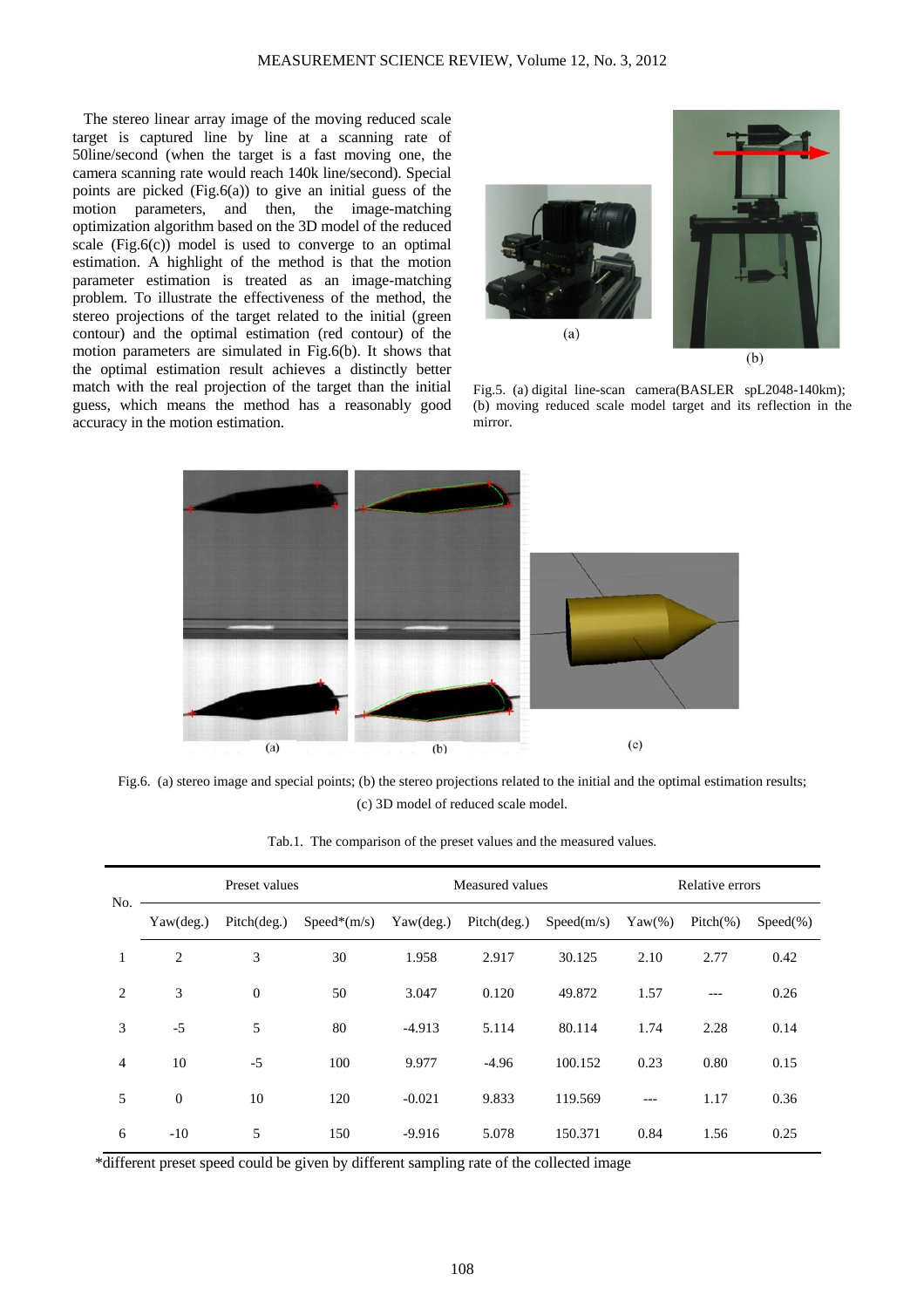

Fig.7. Comparison between the initial and optimal values: (a) the mean values of the relative errors; (b) RMSE of the relative errors.



Fig.8. Relative errors of the speed estimation with yaw and pitch changing.

Multiple tests with respect to different preset motion parameters have been made. Tab.1 presents a list of six groups of data collected in these tests. Taking the preset parameters as ground truth values, the mean values and RMSE of the relative errors are computed and illustrated in Fig.7. It shows that, comparing with the initial values which are only determined by several special points, the optimization algorithm obviously improves the accuracy and the robustness of the estimation.

It is noted that the method is not a full automatic one. A human-computer interface has been developed so that a manual operation could be made for the location of the special points. In spite of this, the method really improves the efficiency of the parameter estimation. In our tests, the time that each image (2048 pixels \*1024 pixels) is simulated is less than 0.01 seconds, and the mean time of the optimization algorithm costs is 6.2 seconds.

The proposed method would improve the traditional streak technology on the scope and accuracy of measurement. The algorithms presented in [11] and [12] are still used in streak photography of a high speed projectile. Its accuracy requires the direction of the moving target to keep completely perpendicular to the streak (linear array sensor). Our method circles the problem out by considering the velocity, attitude and position as 3D elements and solves them separately, so

our method leads to a more general and accurate estimation of the pose and the velocity. The relative errors of the speed estimation in the proposed method with the yaw, and the pitch changing are compared with the theoretical and test relative errors in a traditional method (Fig.8). It shows that the proposed method still maintains good accuracy when the target's attitude is changing.

To test and verify the performance of the method, a series of experiments have been made using the stereo linear image collected in Test Range. The method shows good robustness and accuracy in the tests of 82mm projectile whose speed near the muzzle could reach 320m/s.

#### 4. CONCLUSION

A cost-effective non-contact stereo vision system is designed and an optimization algorithm for estimating the high-speed projectile is presented in this paper. The method improves the traditional streak photographic technique by making digital line-scan camera an alternative to the traditional streak camera. It also presents a model-based optimization algorithm on the matching measure of the gradient information between the simulated and the real image. The optimization algorithm improved the accuracy of the initial guess by taking the whole contour information into account rather than several special points.